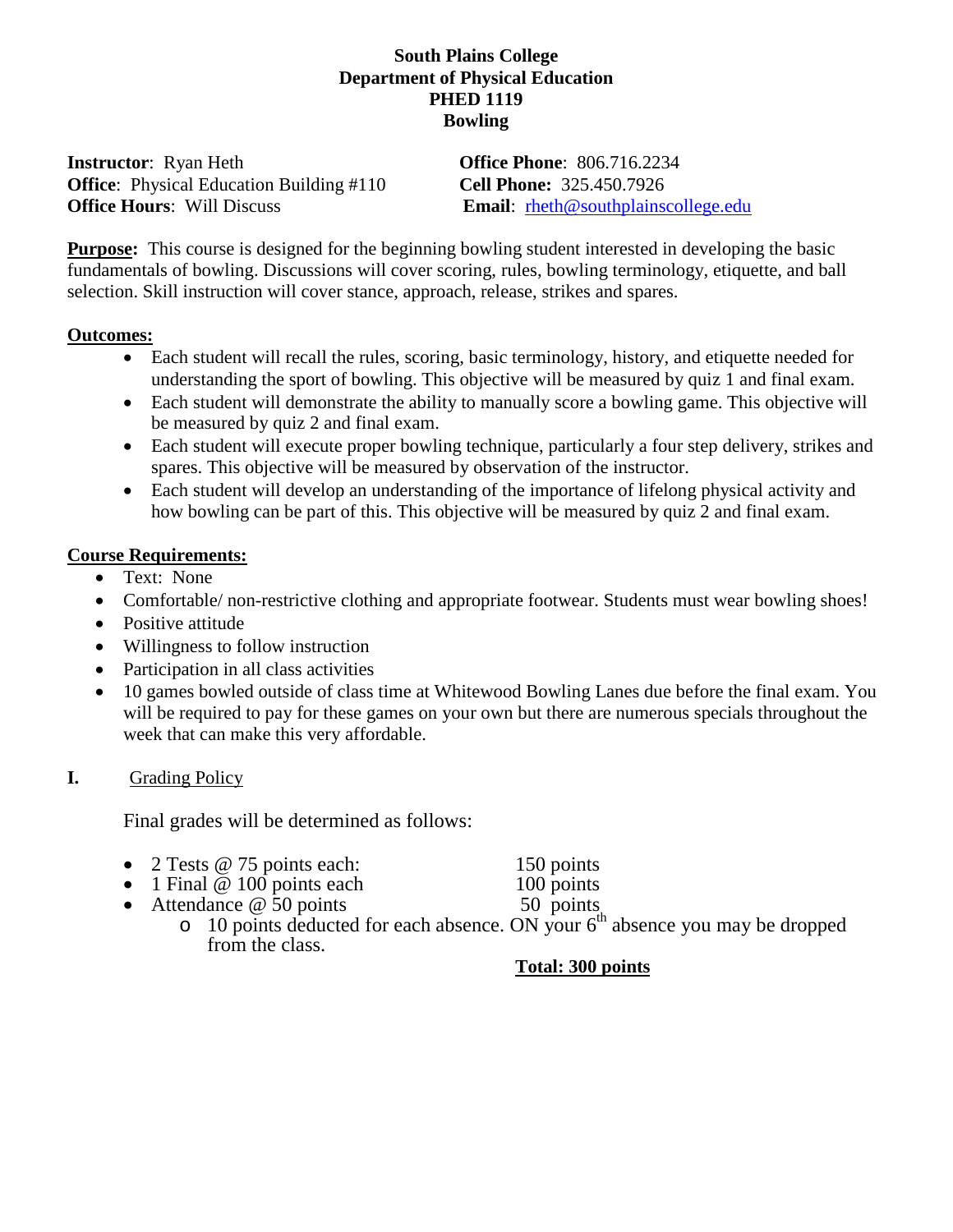| <b>Final Grade</b> | <b>Point Percentage</b> | <b>Point Total</b> |
|--------------------|-------------------------|--------------------|
| Α                  | 90-100%                 | 270-300            |
| B                  | 80-89%                  | 240-269            |
| $\mathcal{C}$      | 70-79%                  | 210-239            |
| D                  | $60 - 69\%$             | 180-209            |
| F                  | Below 60%               | <b>Below 180</b>   |

# **A. Attendance/ participation**

*(These are subjective evaluations of the instructor.)*

- Attendance Records ( by instructor)
- Appropriate intensity
- Following instruction
- Proper dress

# **B. Tests**

- Tests given will cover the syllabus, text, lectures, and various articles, and videos.
- If a test is missed, it must be taken the first day you return to class.

# **D. Final Exam**

- The final exam will be comprehensive.
- If you are late to class, depending on the amount of time you are late, I will determine if it will be recorded as a tardy or absence. Two tardies will count as 1 absence. Same rule applies when a student LEAVES CLASS EARLY.
- Drops will be made by the instructor for excessive absences, discipline, and disregard for the class guidelines. It will be the student's responsibility to drop themselves after the administrative drop day.

# TWO WEEKS OF CONSECUTIVE ABSENCES = DROPPED FROM THE

CLASS. This is a college policy. If you stop coming to class, it is best that you withdraw yourself. Refer to SPC catalog pg.21

# **II. Additional Information:**

- A. We do not provide towels.
- B. No cell phones! No texting during class! No I Pads or personal computers.
- C. Bowling alley rules must be obeyed as far as drinks are concerned.
- D. Do not eat a heavy meal prior to class.
- E. Use the restroom prior to class.
- F. Hats are allowed.

# **PHED 1119 Bowling Ryan Heth's personal page***.*

# *Tentative Summer Schedule*

WK 1- Syllabus, introduction, discuss bowling alley rules, discuss history of bowling, etiquette, ball selection, scoring, begin bowling

WK 2- Quiz 1, Bowling Technique, Strikes and Spares, League Bowling

WK 3- Quiz 2, bowling as a lifetime physical activity, League Bowling

WK 4- League Bowling, Final Exam

I will use the SPC email that was issued to you or the email that you give me on the student information sheet for any correspondence throughout this class. Feel free to call my cell phone, email me, or text me if you need to visit with me since my office is located in Levelland. If you call my office phone and leave a message I will not get it since I do not drive to Levelland in the summer.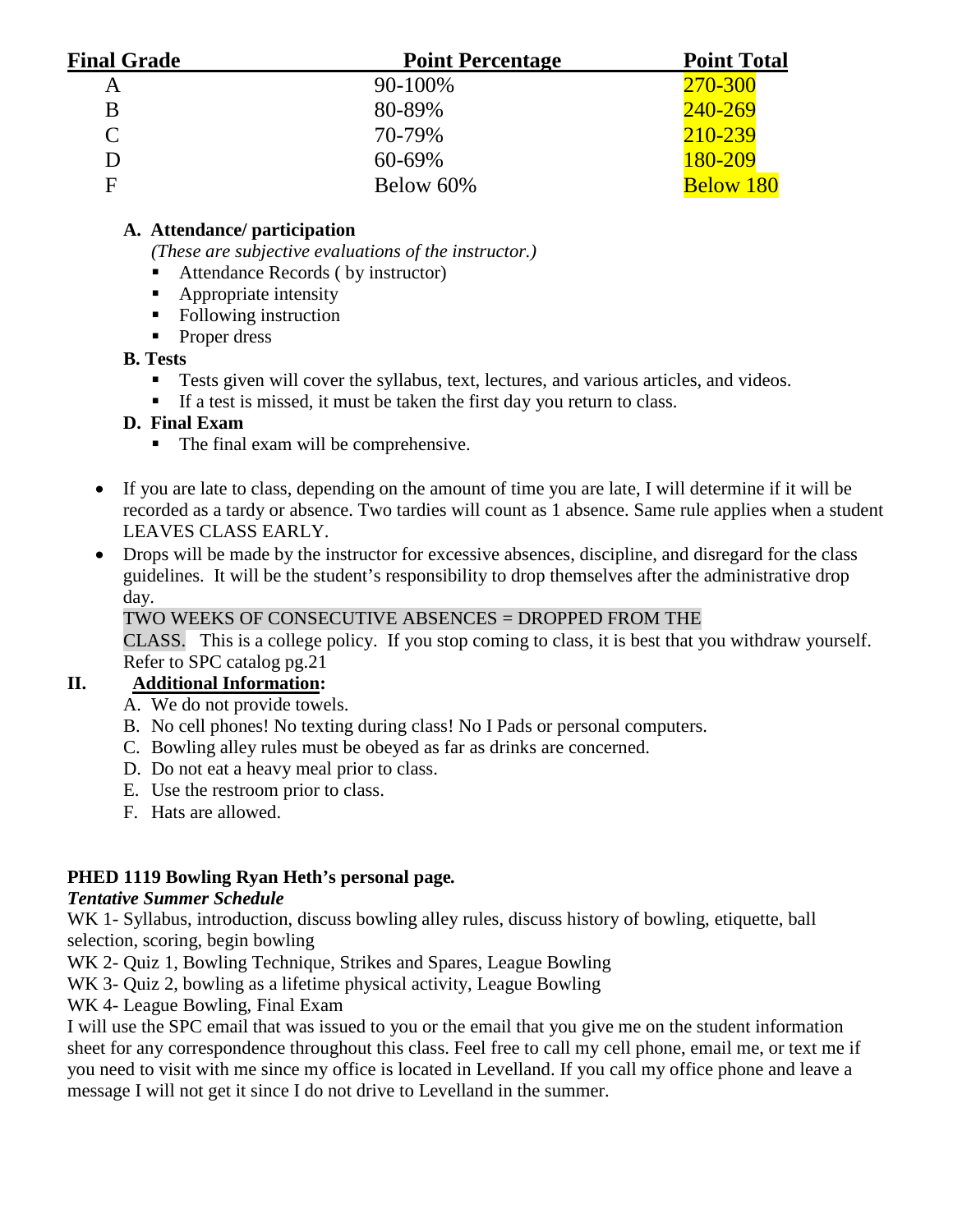#### **Diversity Statement:**

In this class, the teacher will establish and support an environment that values and nurtures individual and group differences and encourages engagement and interaction. Understanding and respecting multiple experiences and perspectives will serve to challenge and stimulate all of us to learn about others, about the larger world and about ourselves. By promoting diversity and intellectual exchange, we will not only mirror society as it is, but also model society as it should and can be.

#### **Disabilities Statement:**

Students with disabilities, including but not limited to physical, psychiatric, or learning disabilities, who wish to request accommodations in this class should notify the Special Services Office early in the semester so that the appropriate arrangements may be made.In accordance with federal law, a student requesting accommodations must provide acceptable documentation of his/her disability to the Special Services Coordinator. For more information, call or visit the Special Services Office in the Student Services building, 894-9611 ext. 2529.

#### **Campus Concealed Carry –**

Texas Senate Bill - 11 (Government Code 411.2031, et al.) authorizes the carrying of a concealed handgun in South Plains College buildings only by persons who have been issued and are in possession of a Texas License to Carry a Handgun. Qualified law enforcement officers or those who are otherwise authorized to carry a concealed handgun in the State of Texas are also permitted to do so. Pursuant to Penal Code (PC) 46.035 and South Plains College policy, license holders may not carry a concealed handgun in restricted locations. For a list of locations, please refer to the SPC policy at: (http://www.southplainscollege.edu/human\_resources/policy\_procedure/hhc.php)

Pursuant to PC 46.035, the open carrying of handguns is prohibited on all South Plains College campuses. Report violations to the College Police Department at 806-716-2396 or 9-1-1.